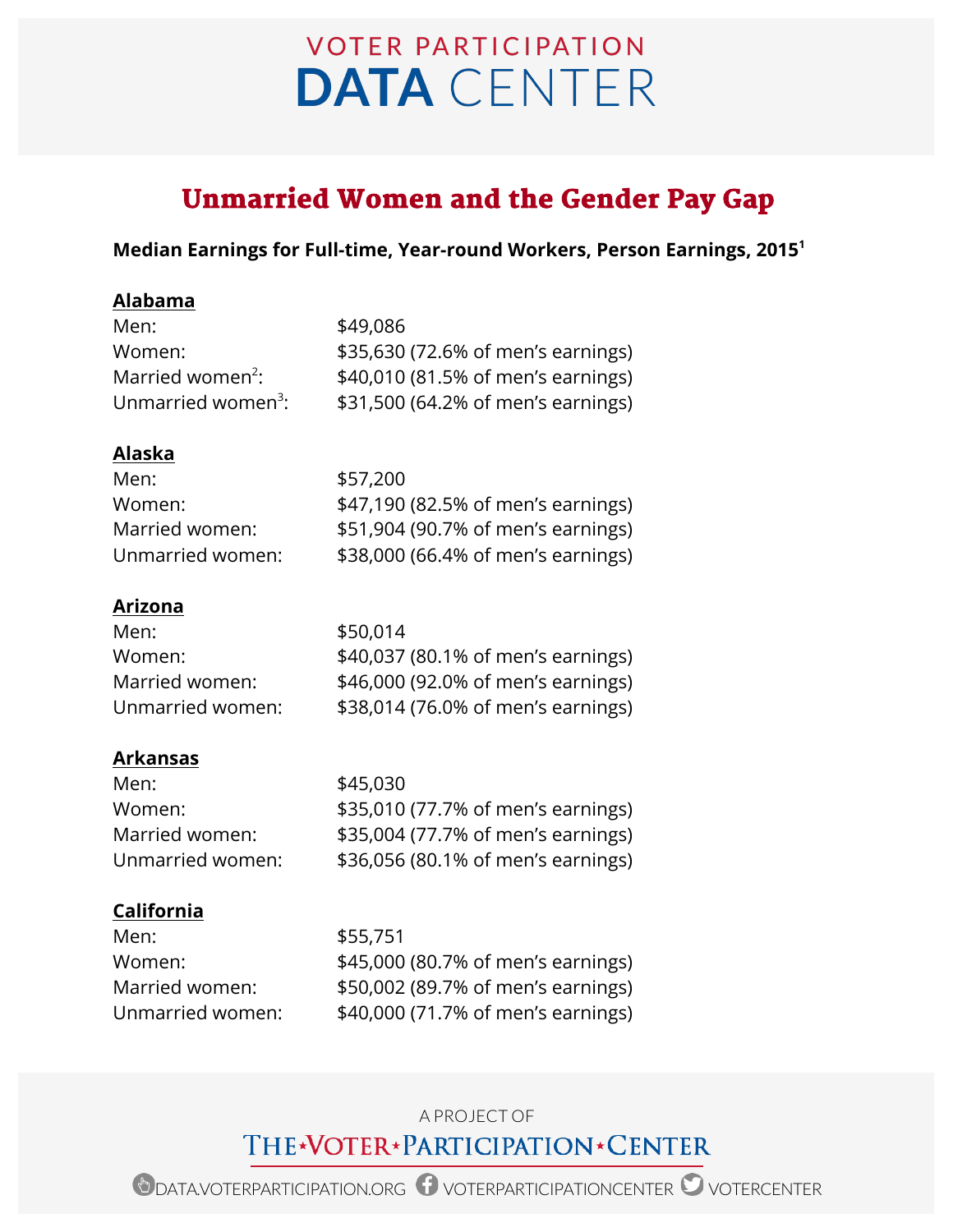# **Colorado**

| Men:             | \$55,000                           |
|------------------|------------------------------------|
| Women:           | \$45,000 (81.8% of men's earnings) |
| Married women:   | \$49,458 (89.9% of men's earnings) |
| Unmarried women: | \$40,005 (72.7% of men's earnings) |

#### **Connecticut**

| Men:             | \$60,075                           |
|------------------|------------------------------------|
| Women:           | \$54,500 (90.7% of men's earnings) |
| Married women:   | \$56,446 (94.0% of men's earnings) |
| Unmarried women: | \$50,000 (83.2% of men's earnings) |

#### **Delaware**

| Men:             | \$50,000                            |
|------------------|-------------------------------------|
| Women:           | \$43,900 (87.8% of men's earnings)  |
| Married women:   | \$50,000 (100.0% of men's earnings) |
| Unmarried women: | \$38,100 (76.2% of men's earnings)  |

#### **District of Columbia**

| Men:             | \$76,521                            |
|------------------|-------------------------------------|
| Women:           | \$62,252 (81.4% of men's earnings)  |
| Married women:   | \$80,360 (105.0% of men's earnings) |
| Unmarried women: | \$57,300 (74.9% of men's earnings)  |

# **Florida**

| Men:             | \$49,725                           |
|------------------|------------------------------------|
| Women:           | \$39,001 (78.4% of men's earnings) |
| Married women:   | \$41,583 (83.6% of men's earnings) |
| Unmarried women: | \$35,000 (70.4% of men's earnings) |
|                  |                                    |

#### **Georgia**

Men: \$51,002

Women: \$38,582 (75.6% of men's earnings) Married women: \$42,000 (82.3% of men's earnings) Unmarried women: \$35,007 (68.6% of men's earnings)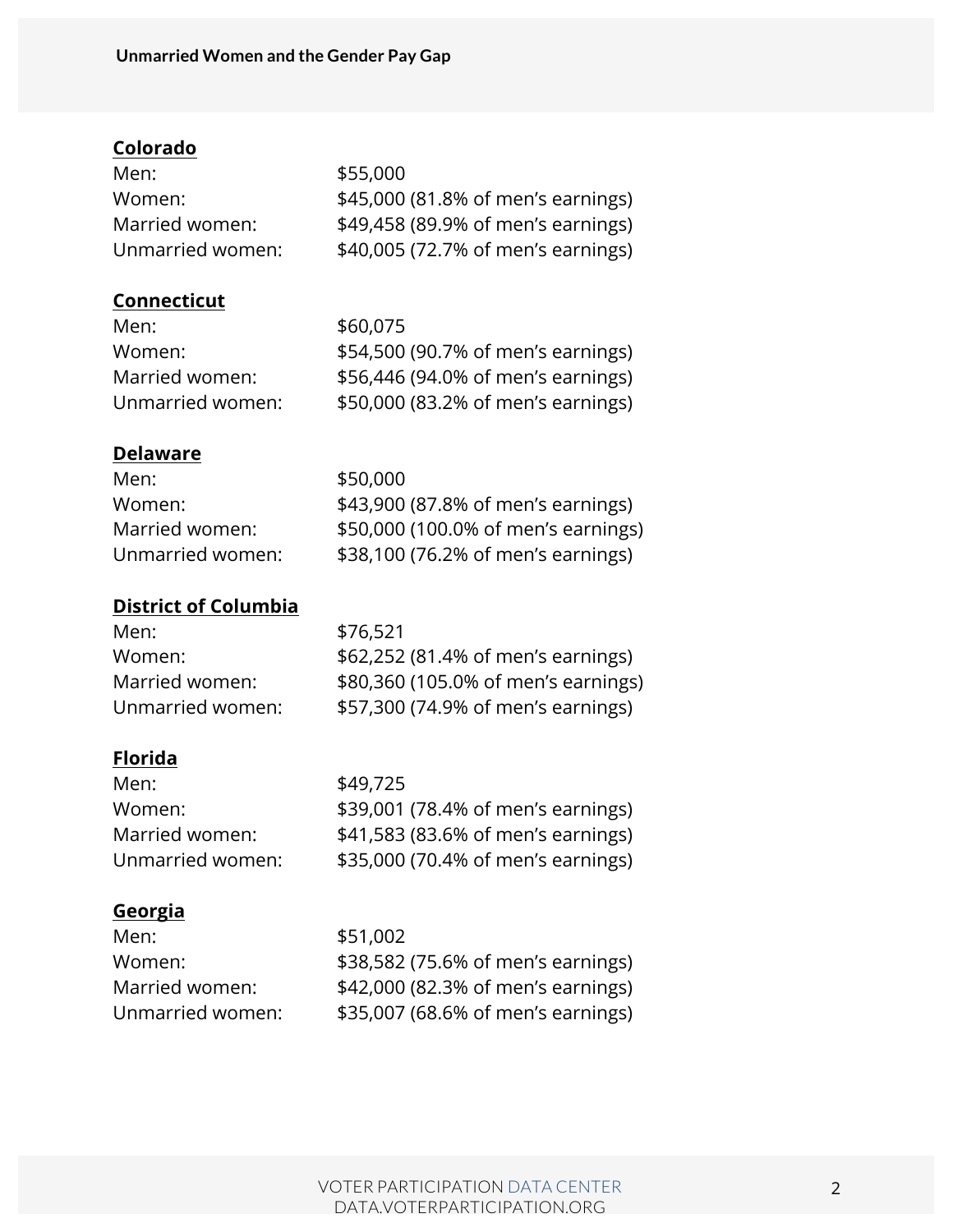# **Hawaii**

| Men:             | \$47,503                           |
|------------------|------------------------------------|
| Women:           | \$40,250 (84.7% of men's earnings) |
| Married women:   | \$42,285 (89.0% of men's earnings) |
| Unmarried women: | \$38,000 (80.0% of men's earnings) |

# **Idaho**

| Men:             | \$50,100                           |
|------------------|------------------------------------|
| Women:           | \$36,660 (73.2% of men's earnings) |
| Married women:   | \$37,105 (74.1% of men's earnings) |
| Unmarried women: | \$36,310 (72.5% of men's earnings) |

#### **Illinois**

| Men:             | \$56,749                           |
|------------------|------------------------------------|
| Women:           | \$43,890 (77.3% of men's earnings) |
| Married women:   | \$49,067 (86.5% of men's earnings) |
| Unmarried women: | \$37,228 (65.6% of men's earnings) |

# **Indiana**

| Men:             | \$50,006                           |
|------------------|------------------------------------|
| Women:           | \$38,423 (76.8% of men's earnings) |
| Married women:   | \$42,000 (84.0% of men's earnings) |
| Unmarried women: | \$32,000 (64.0% of men's earnings) |

#### **Iowa**

| Men:             | \$50,082                           |
|------------------|------------------------------------|
| Women:           | \$38,069 (76.0% of men's earnings) |
| Married women:   | \$40,001 (79.9% of men's earnings) |
| Unmarried women: | \$35,350 (70.6% of men's earnings) |
|                  |                                    |

# **Kansas**

| Men:             | \$55,000                           |
|------------------|------------------------------------|
| Women:           | \$39,105 (71.1% of men's earnings) |
| Married women:   | \$42,451 (77.2% of men's earnings) |
| Unmarried women: | \$32,138 (58.4% of men's earnings) |
|                  |                                    |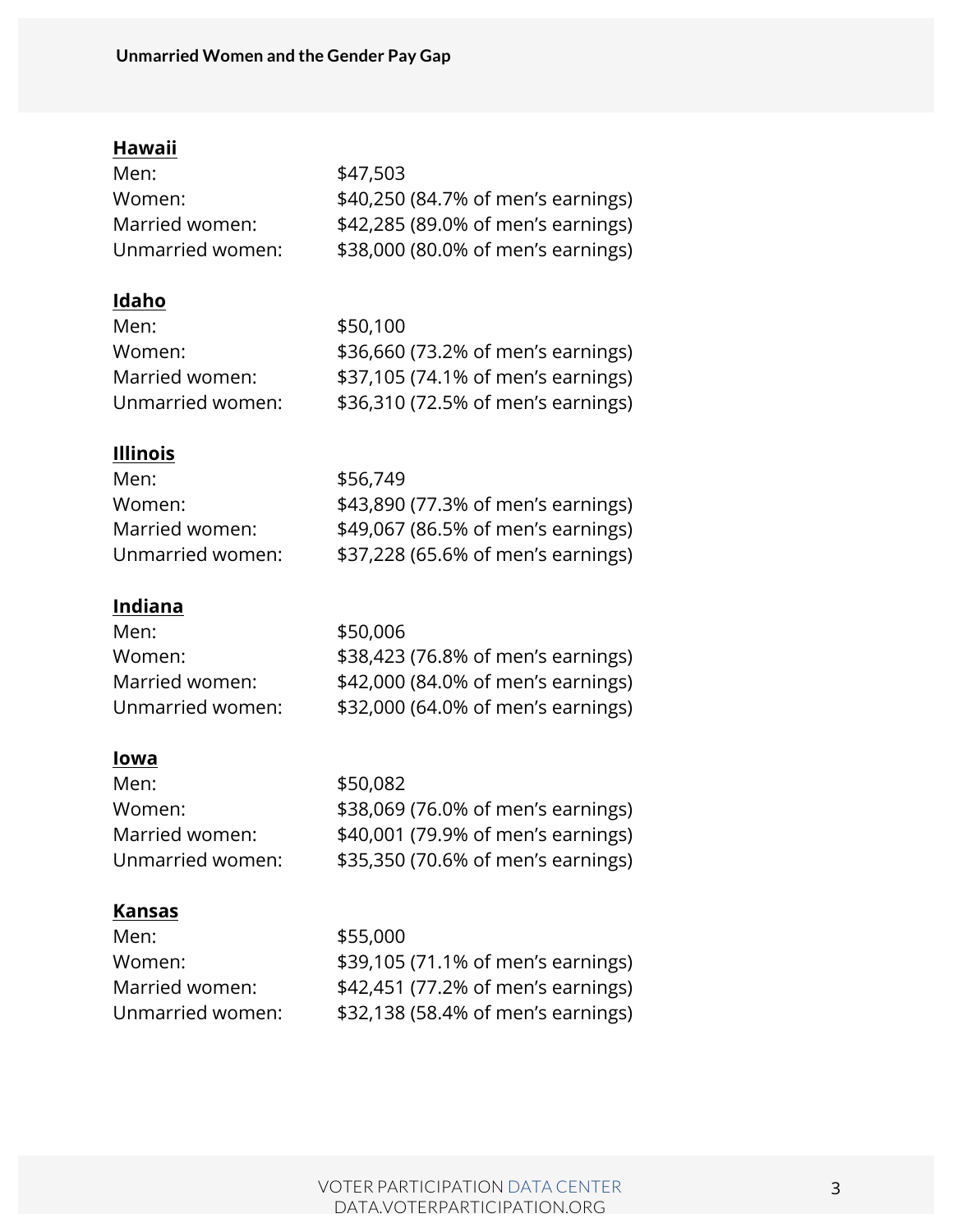#### **Kentucky**

| \$47,481                           |
|------------------------------------|
| \$41,015 (86.4% of men's earnings) |
| \$47,084 (99.2% of men's earnings) |
| \$35,066 (73.9% of men's earnings) |
|                                    |

#### **Louisiana**

| Men:             | \$50,201                           |
|------------------|------------------------------------|
| Women:           | \$33,401 (66.5% of men's earnings) |
| Married women:   | \$43,161 (86.0% of men's earnings) |
| Unmarried women: | \$30,000 (59.8% of men's earnings) |

#### **Maine**

| Men:             | \$51,210                           |
|------------------|------------------------------------|
| Women:           | \$38,002 (74.2% of men's earnings) |
| Married women:   | \$40,076 (78.3% of men's earnings) |
| Unmarried women: | \$34,000 (66.4% of men's earnings) |

# **Maryland**

| \$65,000                           |
|------------------------------------|
| \$50,614 (77.9% of men's earnings) |
| \$58,590 (90.1% of men's earnings) |
| \$42,140 (64.8% of men's earnings) |
|                                    |

# **Massachusetts**

Men: \$68,400 Women: \$49,010 (71.7% of men's earnings) Married women: \$55,040 (80.5% of men's earnings) Unmarried women: \$45,006 (65.8% of men's earnings)

#### **Michigan**

Men: \$51,012

Women: \$39,068 (76.6% of men's earnings) Married women: \$42,001 (82.3% of men's earnings) Unmarried women: \$35,000 (68.6% of men's earnings)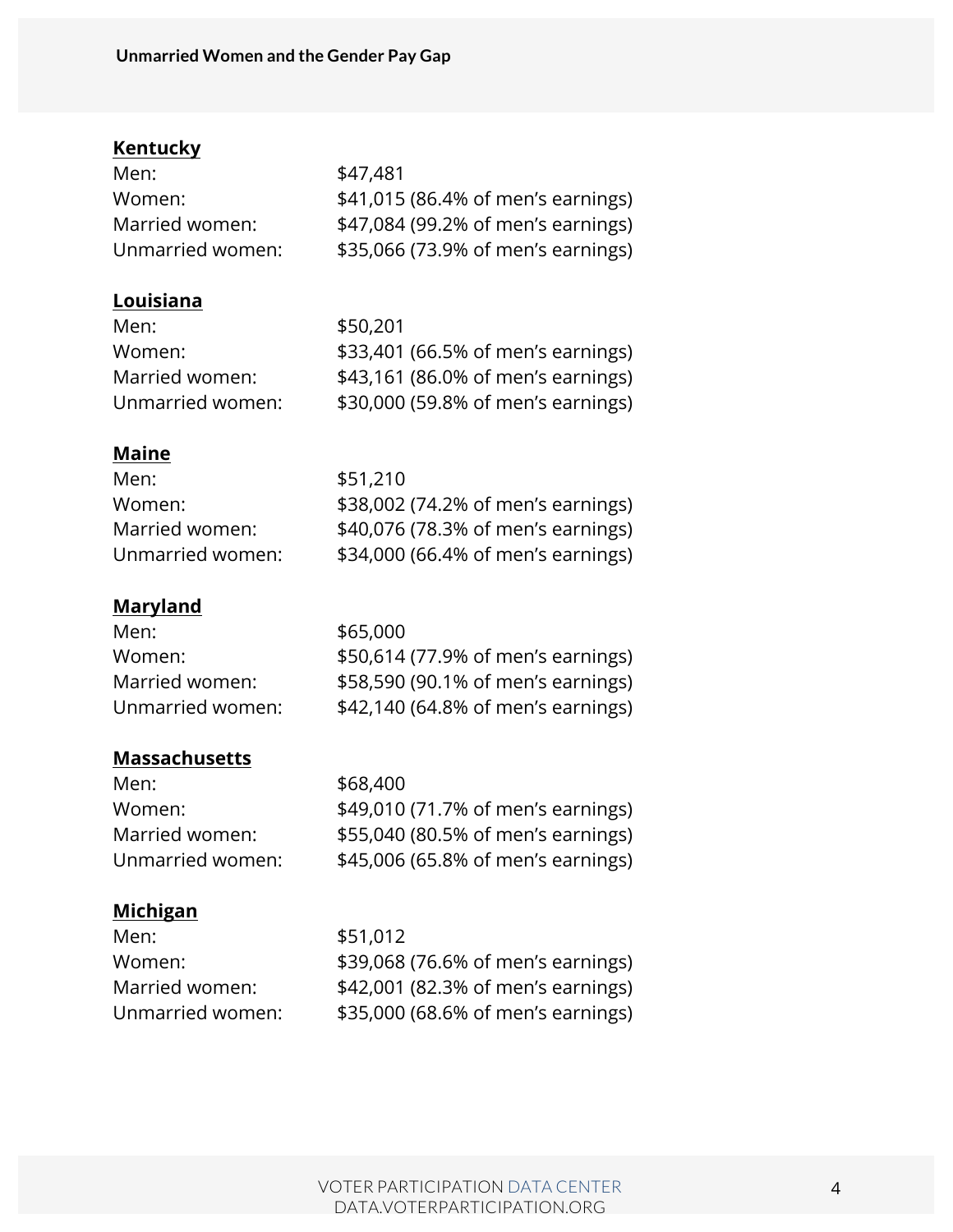#### **Minnesota**

| \$59,400                           |
|------------------------------------|
| \$45,618 (76.8% of men's earnings) |
| \$50,081 (84.3% of men's earnings) |
| \$36,085 (60.7% of men's earnings) |
|                                    |

#### **Mississippi**

| Men:             | \$45,199                           |
|------------------|------------------------------------|
| Women:           | \$32,010 (70.8% of men's earnings) |
| Married women:   | \$38,402 (85.0% of men's earnings) |
| Unmarried women: | \$27,000 (59.7% of men's earnings) |

#### **Missouri**

| Men:             | \$50,340                           |
|------------------|------------------------------------|
| Women:           | \$40,800 (81.0% of men's earnings) |
| Married women:   | \$42,795 (85.0% of men's earnings) |
| Unmarried women: | \$38,223 (75.9% of men's earnings) |

#### **Montana**

| Men:             | \$45,539                           |
|------------------|------------------------------------|
| Women:           | \$39,851 (87.5% of men's earnings) |
| Married women:   | \$41,052 (90.1% of men's earnings) |
| Unmarried women: | \$35,109 (77.1% of men's earnings) |

# **Nebraska**

| Men:             | \$50,008                           |
|------------------|------------------------------------|
| Women:           | \$40,005 (80.0% of men's earnings) |
| Married women:   | \$42,219 (84.4% of men's earnings) |
| Unmarried women: | \$34,005 (68.0% of men's earnings) |
|                  |                                    |

# **Nevada**

Men: \$50,000 Women: \$40,000 (80.0% of men's earnings) Married women: \$41,232 (82.5% of men's earnings) Unmarried women: \$38,400 (76.8% of men's earnings)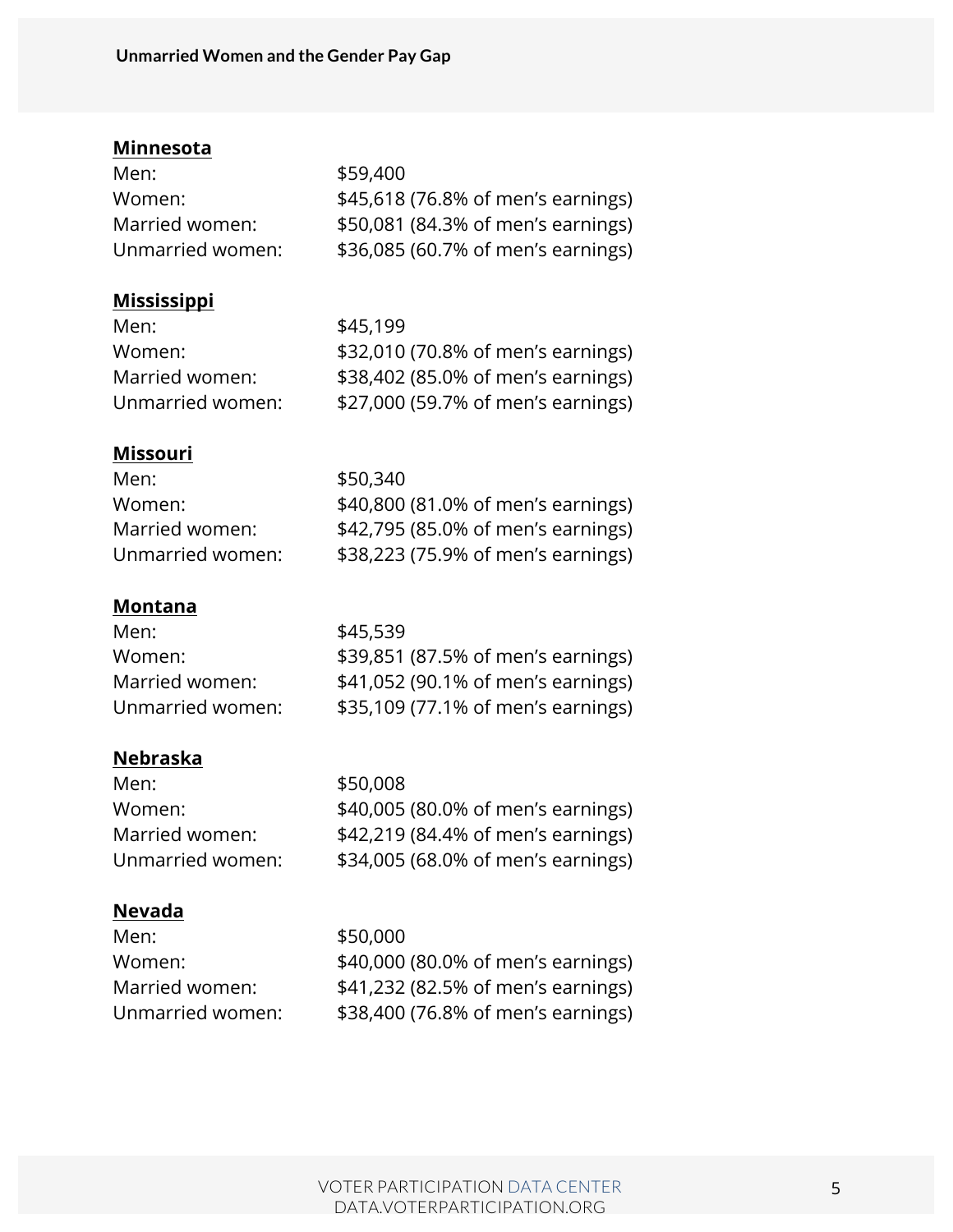#### **New Hampshire**

| \$59,066                           |
|------------------------------------|
| \$45,253 (76.6% of men's earnings) |
| \$53,043 (89.8% of men's earnings) |
| \$36,509 (61.8% of men's earnings) |
|                                    |

#### **New Jersey**

| Men:             | \$60,002                           |
|------------------|------------------------------------|
| Women:           | \$49,057 (81.8% of men's earnings) |
| Married women:   | \$52,912 (88.2% of men's earnings) |
| Unmarried women: | \$41,600 (69.3% of men's earnings) |

#### **New Mexico**

| Men:             | \$50,014                           |
|------------------|------------------------------------|
| Women:           | \$37,005 (74.0% of men's earnings) |
| Married women:   | \$40,000 (80.0% of men's earnings) |
| Unmarried women: | \$35,808 (71.6% of men's earnings) |

#### **New York**

| Men:             | \$58,499                           |
|------------------|------------------------------------|
| Women:           | \$45,010 (76.9% of men's earnings) |
| Married women:   | \$50,014 (85.5% of men's earnings) |
| Unmarried women: | \$40,500 (69.2% of men's earnings) |
|                  |                                    |

#### **North Carolina**

Men: \$50,400

Women: \$38,000 (75.4% of men's earnings) Married women: \$40,180 (79.7% of men's earnings) Unmarried women: \$35,111 (69.7% of men's earnings)

#### **North Dakota**

Men: \$52,000

Women: \$40,000 (76.9% of men's earnings) Married women: \$45,250 (87.0% of men's earnings) Unmarried women: \$36,000 (69.2% of men's earnings)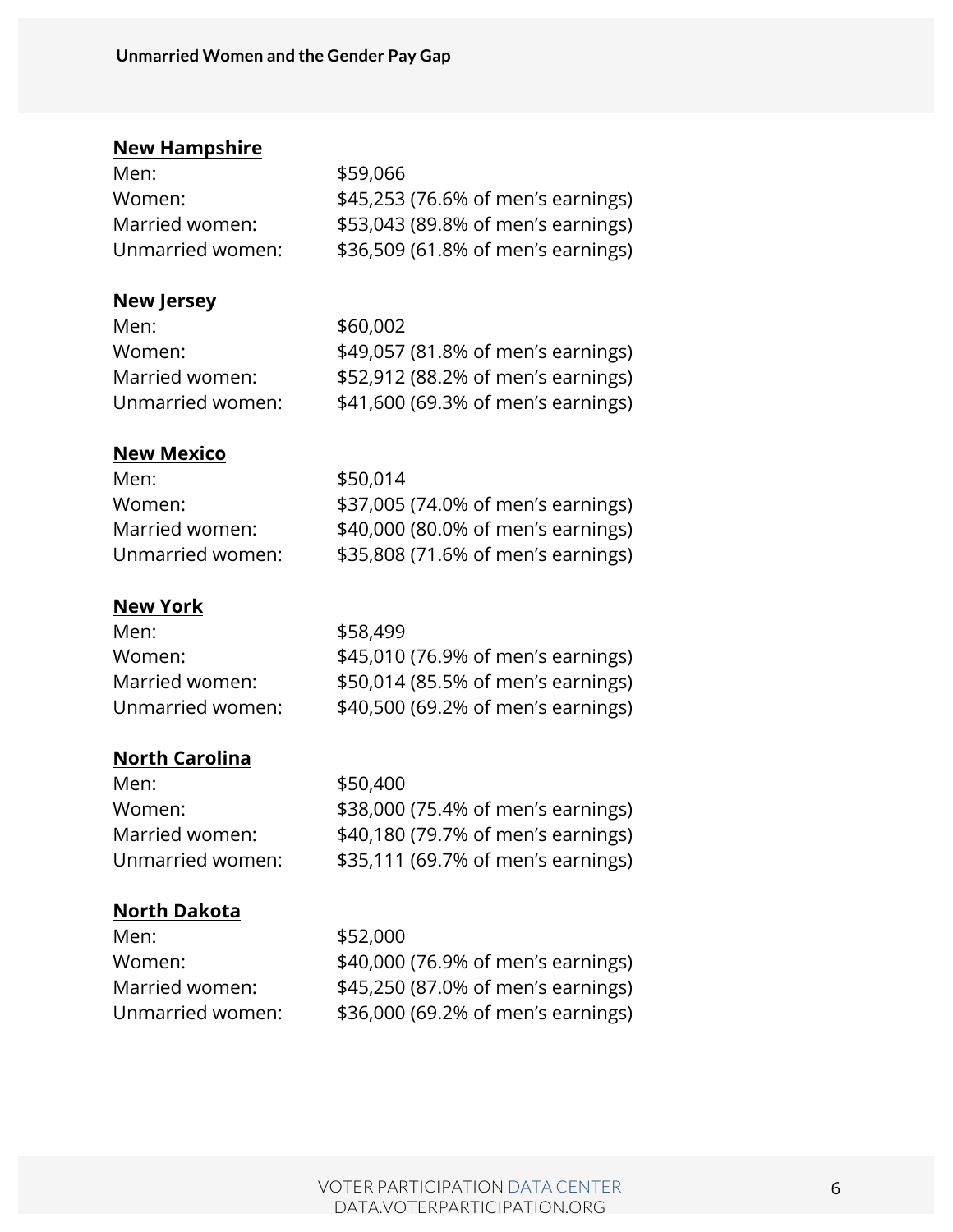# **Ohio**

| \$50,000                           |
|------------------------------------|
| \$35,201 (70.4% of men's earnings) |
| \$38,500 (77.0% of men's earnings) |
| \$32,000 (64.0% of men's earnings) |
|                                    |

#### **Oklahoma**

| Men:             | \$49,200                           |
|------------------|------------------------------------|
| Women:           | \$34,600 (70.3% of men's earnings) |
| Married women:   | \$40,000 (81.3% of men's earnings) |
| Unmarried women: | \$32,000 (65.0% of men's earnings) |

# **Oregon**

| \$41,034 (74.0% of men's earnings) |
|------------------------------------|
| \$48,002 (86.5% of men's earnings) |
| \$36,000 (64.9% of men's earnings) |
|                                    |

# **Pennsylvania**

| Men:             | \$54,000                           |
|------------------|------------------------------------|
|                  |                                    |
| Women:           | \$41,401 (76.7% of men's earnings) |
| Married women:   | \$43,008 (79.6% of men's earnings) |
| Unmarried women: | \$40,000 (74.1% of men's earnings) |

#### **Rhode Island**

Men: \$57,029

Women: \$45,003 (78.9% of men's earnings) Married women: \$48,003 (84.2% of men's earnings) Unmarried women: \$41,730 (73.2% of men's earnings)

# **South Carolina**

Men: \$43,001

Women: \$37,155 (86.4% of men's earnings) Married women: \$40,314 (93.8% of men's earnings) Unmarried women: \$35,000 (81.4% of men's earnings)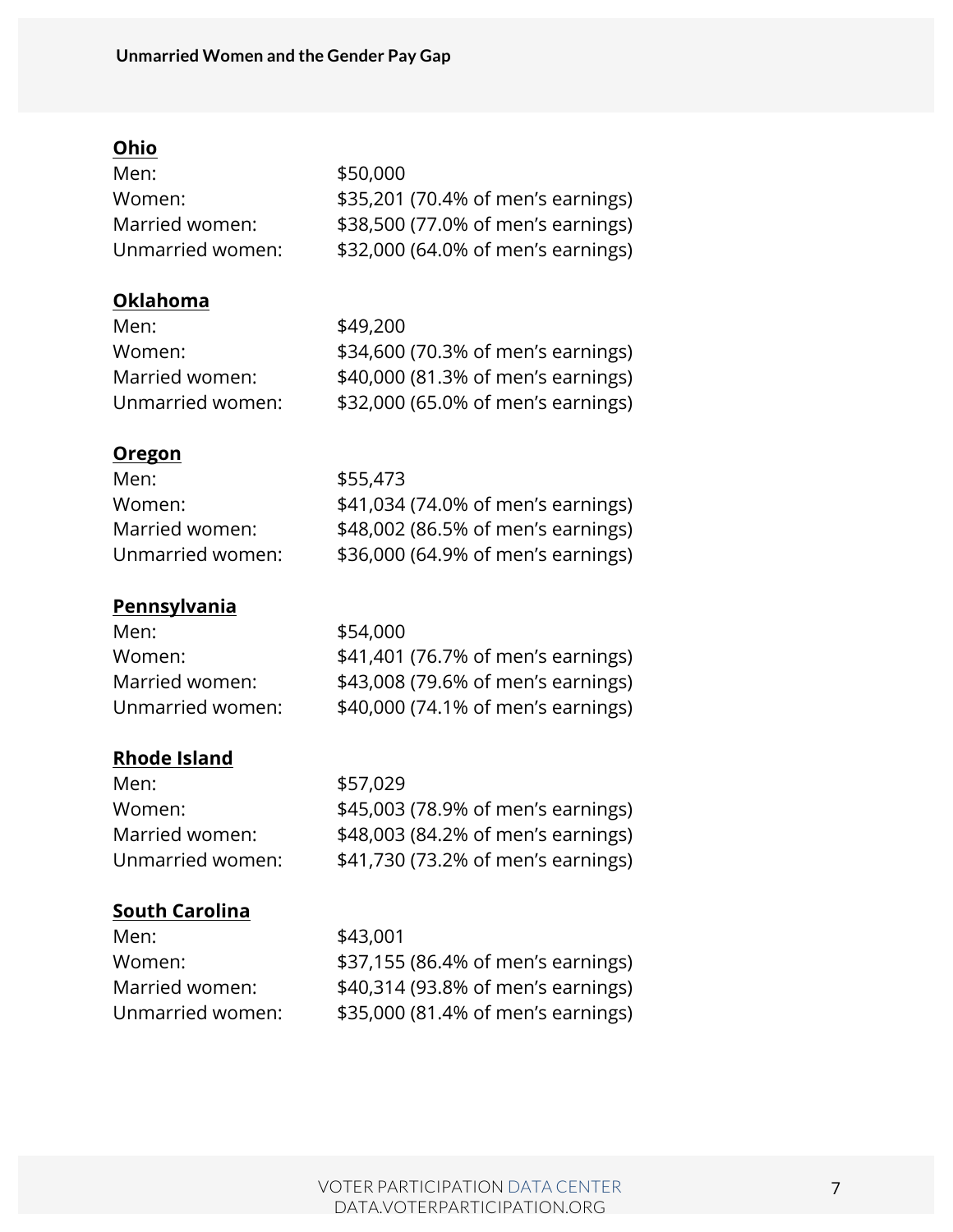# **South Dakota**

| \$50,007                           |
|------------------------------------|
| \$35,600 (71.2% of men's earnings) |
| \$40,002 (80.0% of men's earnings) |
| \$31,688 (63.4% of men's earnings) |
|                                    |

#### **Tennessee**

| \$47,017                           |
|------------------------------------|
| \$35,037 (74.5% of men's earnings) |
| \$38,000 (80.8% of men's earnings) |
| \$32,300 (68.7% of men's earnings) |
|                                    |

#### **Texas**

| Men:             | \$55,005                           |
|------------------|------------------------------------|
| Women:           | \$39,515 (71.8% of men's earnings) |
| Married women:   | \$40,227 (73.1% of men's earnings) |
| Unmarried women: | \$35,200 (64.0% of men's earnings) |

#### **Utah**

| Men:             | \$51,374                           |
|------------------|------------------------------------|
| Women:           | \$41,032 (79.9% of men's earnings) |
| Married women:   | \$45,000 (87.6% of men's earnings) |
| Unmarried women: | \$37,000 (72.0% of men's earnings) |

# **Vermont**

| Men:             | \$50,242                           |
|------------------|------------------------------------|
| Women:           | \$40,802 (81.2% of men's earnings) |
| Married women:   | \$40,802 (81.2% of men's earnings) |
| Unmarried women: | \$40,502 (80.6% of men's earnings) |
|                  |                                    |

# **Virginia**

| \$58,350                           |
|------------------------------------|
| \$49,162 (84.3% of men's earnings) |
| \$50,921 (87.3% of men's earnings) |
| \$44,993 (77.1% of men's earnings) |
|                                    |